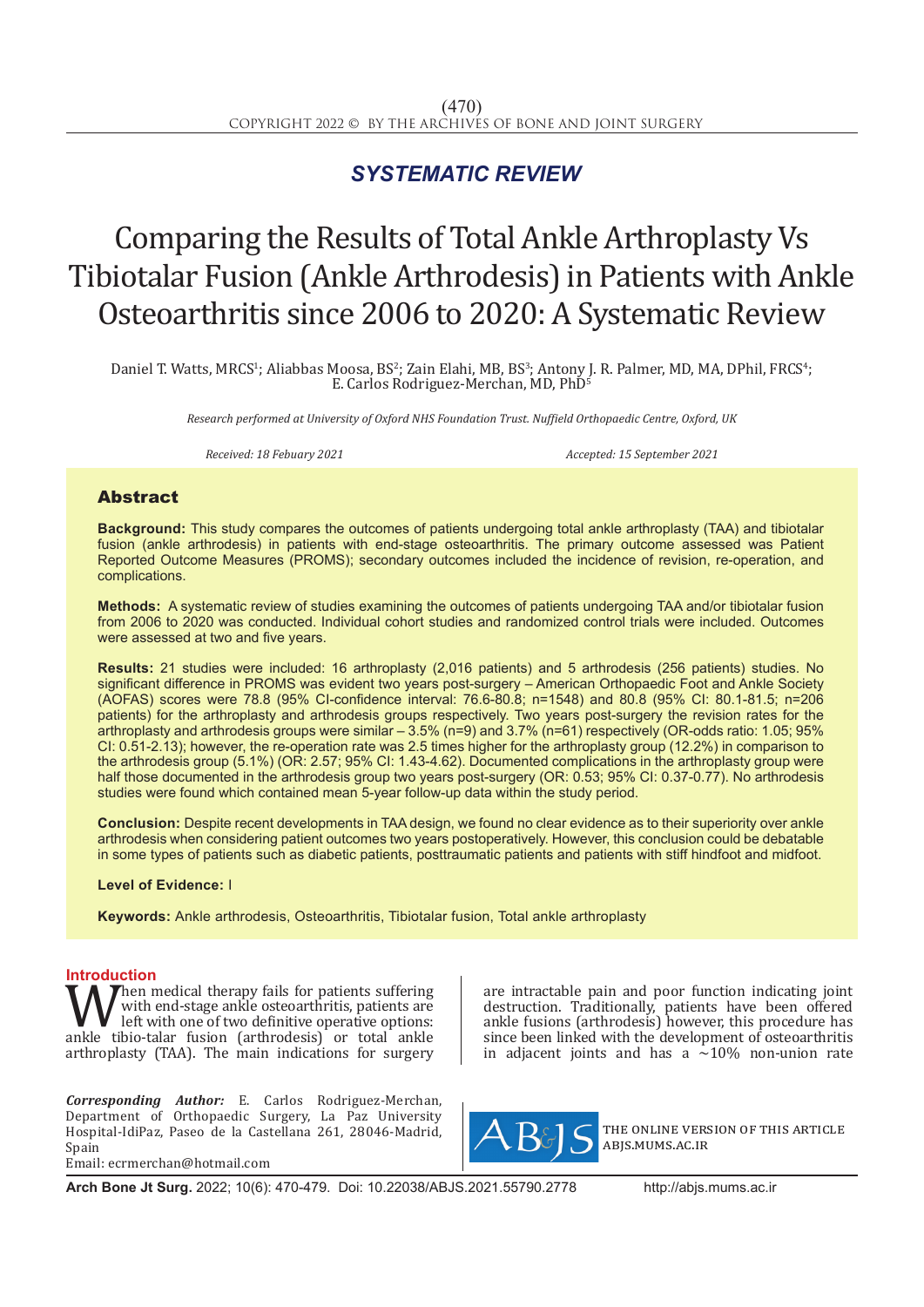(necessitating further surgery) (1). These factors have led to the development of the TAA, a procedure which has the potential to retain range of motion (ROM) and to protect adjacent joints from osteoarthritis. Concerns about the TAA wearing out have meant the procedure has primarily been used in older patients, with ankle arthrodesis still used in younger patients. Continued development of the TAA, however, has led to a newer, cementless, third generation of TAA's being introduced which may have the potential to be used in younger patients. Despite the availability of two operative procedures to treat patients with end-stage ankle osteoarthritis, there remains no conclusive evidence as to which intervention provides the best outcomes for patients.

The aim of this study, therefore, is to compare the outcomes and complications of the newer third generation TAA with ankle arthrodesis. The primary outcomes being patient reported outcomes measures (PROMS), reoperation rates, revision rate and complications.

#### **Materials and Methods**

#### *Eligibility Criteria*

Randomised control trials (RCTs) and cohort studies that included skeletally mature patients undergoing either TAA or ankle arthrodesis since 2006. Patients undergoing revision procedure or subtalar arthrodesis procedures were excluded. Studies in secondary or tertiary care were eligible. Only studies published in the English Language were included. The review only considered randomised control studies and cohort studies. Where studies used overlapping patient data (in the same sub-group) only the most recent study was used. Only studies with a mean follow-up of 2 years or more were included.

#### *Searches*

With the help of the Institutional Library - Medline, Embase and Cochrane databases were searched. Searches were performed on May 10<sup>th</sup> 2019 for Embase and Medline and May 14th 2019 for Cochrane. The complete electronic search strategies are detailed in [Table 1]. All studies identified were imported into Endnote to facilitate the selection process by removing duplicate studies. The remaining studies were imported into Mendeley and screened by two authors. The titles and abstracts were then reviewed to exclude any studies that did not meet the inclusion criteria. Following this, the full text of the remaining studies were reviewed to determine final inclusion. The results of the two independent searches were then compared.

#### *Results of Individual Studies*

2274 studies were originally identified as meeting the search criteria. 901 of these were identified as duplicates leaving 1373 studies. Following review of the paper's title and abstract, 75 studies remained between the two authors. The full papers were then reviewed leaving 36 studies. These remaining studies were reviewed and discussed a final time with 23 studies meeting the inclusion criteria. Four studies were subsequently found to include overlapping patient data sets; two of these studies were therefore excluded leaving a final count of 21 studies included in the systematic review. This is displayed in [Figure 1].

#### *Data Extraction*

Two authors independently extracted data using an



**Figure 1. PRISMA Flow diagram for search strategy and study selection.**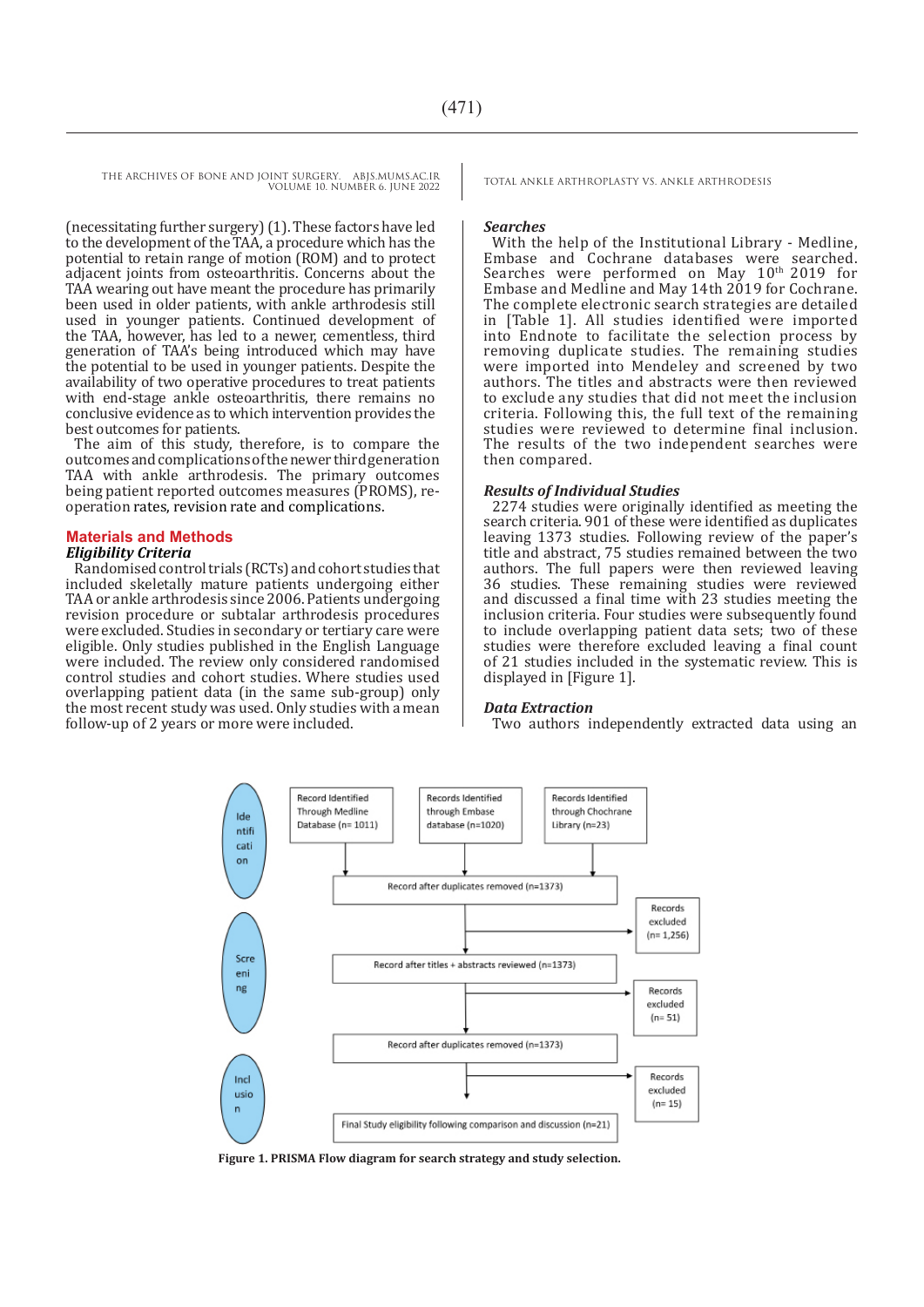TOTAL ANKLE ARTHROPLASTY VS. ANKLE ARTHRODESIS THE ARCHIVES OF BONE AND JOINT SURGERY. ABJS.MUMS.AC.IR VOLUME 10. NUMBER 6. JUNE 2022

|                 | Table 1. Embase, Medline and Cochrane Search Strategies                                                |                                                                                                        |                                                                                           |
|-----------------|--------------------------------------------------------------------------------------------------------|--------------------------------------------------------------------------------------------------------|-------------------------------------------------------------------------------------------|
| <b>Database</b> | Embase                                                                                                 | Medline                                                                                                | Cochrane                                                                                  |
| Date            | 10/05/19                                                                                               | 10/05/19                                                                                               | 14/05/19                                                                                  |
| #1              | 1 Arthroplasty, Replacement, Ankle/ (240)                                                              | 1. Arthroplasty, Replacement, Ankle/ (628)                                                             | MeSH descriptor: [Arthroplasty, Replacement, Ankle]<br>explode all trees                  |
| #2              | total ankle arthroplast*.ti,ab. (711)<br>2                                                             | total ankle arthroplast*.ti,ab. (585)<br>2                                                             | total ankle arthroplast*:ti,ab                                                            |
| #3              | total ankle replacement*.ti,ab. (855)<br>3                                                             | total ankle replacement*.ti,ab. (670)<br>3                                                             | total ankle replacement*:ti,ab                                                            |
| #4              | (ankle* adj5 (arthroplast* or replace* or prosthe* or implant* or<br>4<br>endoprosthe*)).ti,ab. (2401) | (ankle* adj5 (arthroplast* or replace* or prosthe*<br>4<br>or implant* or endoprosthe*)).ti,ab. (1849) | ankle* NEAR/5 (arthroplast* OR replace* OR<br>prosthe* OR implant* OR endoprosthe*):ti,ab |
| #5              | 5 Ankle Joint/ or Ankle/ (30628)                                                                       | 5 Ankle Joint/ or Ankle/ (22431)                                                                       | MeSH descriptor: [Ankle] explode all trees                                                |
| #6              | "prostheses and implants"/or joint prosthesis/ (21846)<br>6                                            | "prostheses and implants"/or joint prosthesis/<br>6<br>(54137)                                         | MeSH descriptor: [Ankle Joint] explode all trees                                          |
| #7              | 7 5 and 6 (332)                                                                                        | 7 5 and 6 (628)                                                                                        | MeSH descriptor: [Joint Prosthesis] explode all trees                                     |
| #8              | 8 1 or 2 or 3 or 4 or 7 (2585)                                                                         | 8 1 or 2 or 3 or 4 or 7 (2070)                                                                         | #1 or #2 or #3 or #4                                                                      |
| #9              | 9 Arthrodesis/ (11566)                                                                                 | 9 Arthrodesis/ (8881)                                                                                  | #5 or #6                                                                                  |
| #10             | 10 Ankle Joint/ or Ankle/ (30628)                                                                      | 10 Ankle Joint/ or Ankle/ (22431)                                                                      | #7 AND #9                                                                                 |
| #11             | 11 9 and 10 (783)                                                                                      | 11 9 and 10 (1477)                                                                                     | MeSH descriptor: [Arthrodesis] this term only                                             |
| #12             | 12 ((ankle or tibio-talar or tibiotalar) adj (arthrodes* or fusion)).<br>ti,ab. (1397)                 | ((ankle or tibio-talar or tibiotalar) adj (ar-<br>12<br>throdes* or fusion)).ti,ab. (1082)             | #9 AND #11                                                                                |
| #13             | 13 11 or 12 (1963)                                                                                     | 13 11 or 12 (1940)                                                                                     | (ankle* or tibio-talar or tibiotalar) NEXT (arthrodes*<br>or fusion):ti,ab                |
| #14             | 8 or 13 (4006)<br>14                                                                                   | 8 or 13 (3542)<br>14                                                                                   | #8 or #10 or #12 or #13                                                                   |
| #15             | randomized controlled trial/ (546496)<br>15                                                            | randomized controlled trial.pt. (481288)<br>15                                                         | (ankle or tibio-talar or tibiotalar) NEXT (arthrodes*<br>or fusion)                       |
| #16             | controlled clinical trial.tw. (17207)<br>16                                                            | controlled clinical trial.pt. (93052)<br>16                                                            | #14 or #15                                                                                |
| #17             | 17 randomi?ed.tw. (809802)                                                                             | 17 randomi?ed.tw. (568253)                                                                             | #12 and #16                                                                               |
| #18             | randomly.tw. (407929)<br>18                                                                            | 18 randomly.tw. (310831)                                                                               | limit to reviews, 2006-2019                                                               |
| #19             | 19<br>trial.tw. (769955)                                                                               | 19<br>trial.tw. (540911)                                                                               |                                                                                           |
| #20             | group*.tw. (4726680)<br>20                                                                             | group*.tw. (3440272)<br>20                                                                             |                                                                                           |
| #21             | 21 15 or 16 or 17 or 18 or 19 or 20 (5573530)                                                          | 21 15 or 16 or 17 or 18 or 19 or 20 (4124949)                                                          |                                                                                           |
| #22             | 22 (exp animals/ or nonhuman/) not human/ (6218901)                                                    | 22 exp animals/ not humans.sh. (4576104)                                                               |                                                                                           |
| #23             | 23 21 not 22 (4610364)                                                                                 | 23 21 not 22 (3507650)                                                                                 |                                                                                           |
| #24             | exp cohort analysis/ (461268)<br>24                                                                    | 24 exp Cohort Studies/ (1851659)                                                                       |                                                                                           |
| #25             | exp longitudinal study / (124822)<br>25                                                                | 25 cohort*.tw. (510809)                                                                                |                                                                                           |
| #26             | exp prospective study/ (515592)<br>26                                                                  | (Follow up adj (study or studies)).tw. (46746)<br>26                                                   |                                                                                           |
| #27             | exp follow up/ (1391966)<br>27                                                                         | (observational adj (study or studies)).tw.<br>27<br>(91463)                                            |                                                                                           |
| #28             | 28<br>cohort*.tw. (859157)                                                                             | Retrospective.tw. (467645)<br>28                                                                       |                                                                                           |
| #29             | 29<br>(Follow up adj (study or studies)).tw. (59469)                                                   | followup.tw. (20052)<br>29                                                                             |                                                                                           |
| #30             | (observational adj (study or studies)).tw. (142778)<br>30                                              | 30 24 or 25 or 26 or 27 or 28 or 29 (2258649)                                                          |                                                                                           |
| #31             | 31 Retrospective.tw. (766335)                                                                          | 31 23 or 30 (4999514)                                                                                  |                                                                                           |
| #32             | 32 followup.tw. (47057)                                                                                | 32 14 and 31 (1506)                                                                                    |                                                                                           |
| #33             | 33 24 or 25 or 26 or 27 or 28 or 29 or 30 or 31 or 32 (3074918)                                        | 33 limit 32 to (english language and yr="2006<br>-Current") (1011)                                     |                                                                                           |
| #34             | (or 33 (6590683 23 34)                                                                                 |                                                                                                        |                                                                                           |
| #35             | (and 34 (1782 14 35)                                                                                   |                                                                                                        |                                                                                           |
| #36             | (limit 35 to (english language and yr="2006 -Current") (1361 36                                        |                                                                                                        |                                                                                           |
| #37             | Conference abstracts 37                                                                                |                                                                                                        |                                                                                           |
| #38             | NOT 37 36 38                                                                                           |                                                                                                        |                                                                                           |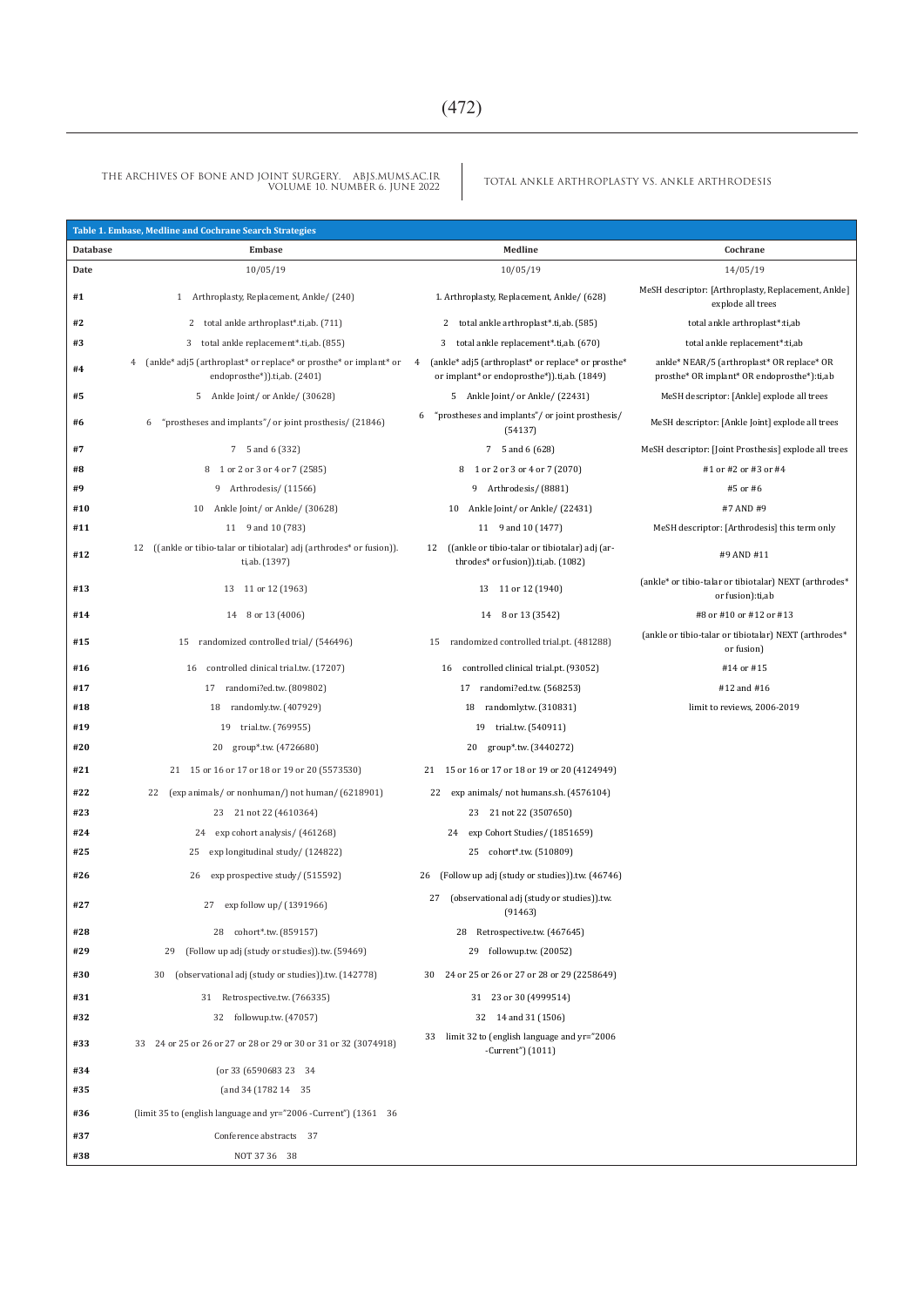| Table 2. Risk of Bias Assessment Using the Newcastle-Ottawa Scale for Cohort Studies |                                         |                                       |                              |                                                        |                                                            |                           |                        |                             |
|--------------------------------------------------------------------------------------|-----------------------------------------|---------------------------------------|------------------------------|--------------------------------------------------------|------------------------------------------------------------|---------------------------|------------------------|-----------------------------|
|                                                                                      | <b>Selection (Max 1)</b>                |                                       |                              |                                                        | Comparability<br>(Max2)                                    | <b>Outcomes</b> (Max 1)   |                        |                             |
|                                                                                      | Representativeness<br>of exposed cohort | Selection of<br>non-exposed<br>cohort | Ascertainment<br>of exposure | Outcome not<br>present<br>at the start of<br>the study | Comparability of<br>cohorts<br>based on design<br>analysis | Assessment<br>of outcomes | Length of<br>follow-up | Adequacy<br>of<br>follow-up |
| Bianchi et al., 2019 (2)                                                             | *                                       |                                       | $\ast$                       | $\ast$                                                 | $\ast$                                                     | *                         | $\ast$                 |                             |
| Gaudot et al., 2013 (3)                                                              |                                         |                                       |                              |                                                        |                                                            |                           |                        |                             |
| Summers et al., 2012 (4)                                                             |                                         |                                       |                              |                                                        |                                                            |                           |                        |                             |
| Gross et al., 2015 (5)                                                               |                                         |                                       |                              |                                                        |                                                            |                           |                        |                             |
| Rosello et al., 2014 (6)                                                             |                                         |                                       |                              |                                                        |                                                            |                           |                        |                             |
| Usuelli et al., 2019 (7)                                                             |                                         |                                       |                              |                                                        |                                                            |                           |                        |                             |
| Kerkhoff et al., 2016 (8)                                                            |                                         |                                       |                              |                                                        |                                                            |                           |                        |                             |
| Tan et al., 2018 (9)                                                                 |                                         |                                       |                              |                                                        |                                                            | *.                        |                        |                             |
| King et al., 2018 (10)                                                               |                                         |                                       |                              |                                                        |                                                            |                           |                        |                             |
| Cottom et al., 2019 (11)                                                             |                                         |                                       |                              |                                                        |                                                            |                           |                        |                             |
| Queen et al., 2014 (12)                                                              |                                         |                                       |                              |                                                        |                                                            |                           |                        |                             |
| Ramaskandhan et al.,<br>2014 (13)                                                    |                                         |                                       |                              |                                                        |                                                            |                           |                        |                             |
| Lampley et al., 2016 (14)                                                            |                                         |                                       |                              |                                                        |                                                            |                           |                        |                             |
| Balaji et al., 2017 (15)                                                             |                                         |                                       |                              |                                                        |                                                            |                           |                        |                             |
| Li et al., 2017 (16)                                                                 |                                         |                                       |                              |                                                        |                                                            |                           |                        |                             |
| Jain et al., 2015 (17)                                                               |                                         |                                       |                              |                                                        |                                                            |                           |                        |                             |
| Duan et al., 2016 (18)                                                               |                                         |                                       |                              |                                                        |                                                            |                           |                        |                             |
| Morasiewicz et al., 2019<br>(19)                                                     |                                         |                                       |                              | $\ast$                                                 | $\ast$                                                     | *                         |                        |                             |
| Harston et al., 2017 (20)                                                            |                                         |                                       |                              |                                                        |                                                            |                           |                        |                             |
| Johnson et al., 2018 (21)                                                            |                                         |                                       |                              |                                                        |                                                            |                           |                        |                             |
| Gramlich et al., 2018 (22)                                                           |                                         |                                       |                              |                                                        |                                                            |                           |                        |                             |

excel data extraction template. Any disagreements were resolved with a third author where necessary. Data extraction was unblinded. Extracted information included: author(s), study title, type of intervention, type of study, study duration, number of patients, patient gender, patient age, patient body mass index (BMI), mean follow-up time, PROMS, number of revisions and re-operations and any documented complications.

#### *Bias Assessment*

Risk of bias was unblinded and assessed using the Newcastle Ottawa assessment tool by two independent reviewers. Any disagreements were resolved by a third reviewer. The quality of evidence was assessed using the GRADE (Grading of Recommendations, Assessment, Development and Evaluations) criteria, this is displayed in [Table 2] (2-22).

#### *Statistical Analysis*

Binary outcomes were expressed as odds ratios (OR) with 95% confidence intervals (CIs) and p-values of less than .05 considered significant. Results from the individual studies were pooled using a random-effects meta-analysis using inverse variance weighting.

#### *Results Analysis*

To assess medium and longer-term outcomes the arthroplasty studies were split into two subgroups – those with a mean follow-up time of less than 5 years (13 studies) and those with a mean follow-up time of 5+ years (3 studies). Two of the studies in the >5-year group contained data from patients in the <5-year group and the results of those studies were separated out so that a fair comparison could be made between the two groups. All the studies in the arthrodesis group had a follow-up period of less than 5 years, and thus were not divided into subgroups. Where studies compared separate patient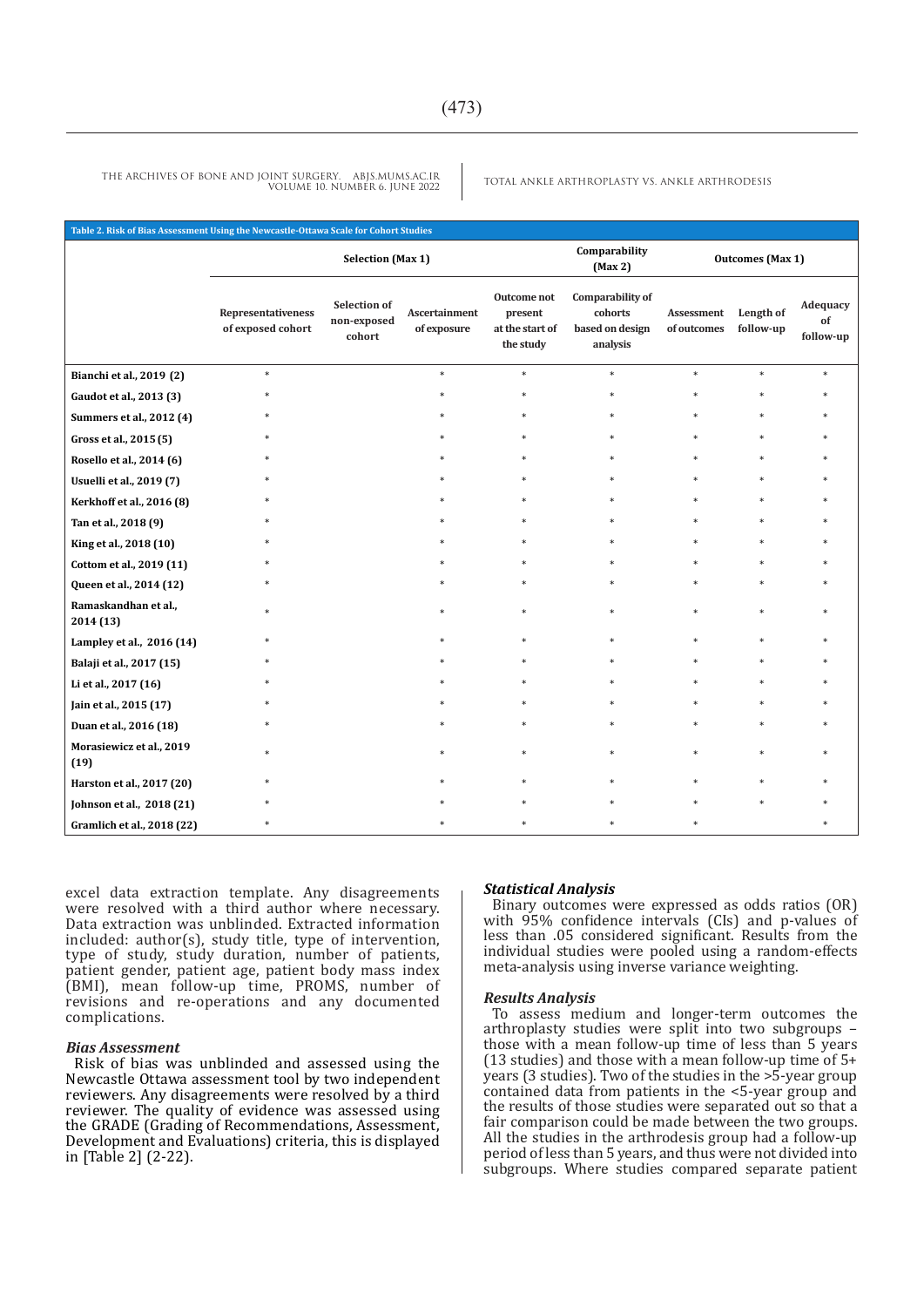cohorts within a study the results were combined.

#### **Results**

A total of 21 studies met the inclusion criteria, including 16 studies which focussed on arthroplasty and 5 which addressed arthrodesis [Table 3]. All studies were retrospective or prospective cohort studies; no randomised control studies met the inclusion criteria, and no studies were found which directly compared the outcomes of TAA with ankle arthrodesis. The number of patients and demographic data of each cohort can be seen in [Table 4]. 11 studies included information about patient BMI; in the arthroplasty group with <5 year followup (F/U) 1062 patients were included with mean BMI of  $29$  ( $18.8 - 49.9$ ) in the 5 year F/U group 109 patients were included with mean of 26.9. In the arthrodesis group 136 patients were included with a mean of 28.

#### *Patient related outcome measures (PROMS)*

Only studies reporting American Orthopaedic Foot and Ankle Society (AOFAS) scores were included in the following analysis, as this indicator was the most frequently reported outcome. Other PROMS were excluded as they were not directly comparable and were

only reported by a small number of studies. 10 of the 18 studies in the <5-year arthroplasty subgroup reported AOFAS scores. In the arthrodesis group 4/5 studies included AOFAS scoring however only two of the studies included both preoperative and postoperative scores. In the 5-year group only one study included AOFAS scores. Other outcome measures used included the "Visual Analog Scale" (VAS), "The 36-Item Short Form Survery" (SF-36), The "Foot and Ankle Outcome Score" (FAOS) and The Foot Function Index" (FFI).

The results show the mean preoperative scores in the arthroplasty subgroup 38.8 and 40.1 were much lower than in the arthrodesis subgroup 46.94. Improvement was higher in the arthroplasty group than in the arthrodesis group at all time points and was clinically and statistically significant [Table 5]. We were unable to generate a measure of spread as full data sets were unavailable. Confidence intervals were calculated from mean results, sample size and standard deviation.

#### *Revisions*

15 studies in the arthroplasty subgroups, and all 5 studies in the arthrodesis subgroup, included data regarding the number of revisions that were undertaken.

|             | Table 3. Characteristics for the 21 studies included in the Systematic Review (2-22). |                              |                   |             |                                |     |      |          |  |  |
|-------------|---------------------------------------------------------------------------------------|------------------------------|-------------------|-------------|--------------------------------|-----|------|----------|--|--|
| No          | Study                                                                                 | <b>Prosthesis</b>            | <b>Study Type</b> | Country     | <b>Study Duration Patients</b> |     | BMI  | Mean F/U |  |  |
|             |                                                                                       |                              |                   |             |                                |     |      | (months) |  |  |
| $\mathbf 1$ | Bianchi et al., 2019 (2)                                                              | Zimmer TM                    | Retrospective     | Italy       | $2013 - 2016$                  | 30  |      | 30       |  |  |
| 2           | Gaudot et al., 2013 (3)                                                               | Salto-Talaris (ST)           | Retrospective     | France      | 2006 - 2009                    | 32  | 28   | 24       |  |  |
| 3           | Summers et al., 2012 (4)                                                              | Mobility                     | Prospective       | Australia   | 2006 - 2009                    | 58  |      | 32       |  |  |
| 4           | Gross et al., 2015 (5)                                                                | Inbone/STAR/SALTO            | Prospective       | <b>USA</b>  | 2007 - 2013                    | 455 |      | 45       |  |  |
| 5           | Rosello et al., 2014 (6)                                                              | Hintegra                     | Retrospective     | Spain       | $2006 - 2011$                  | 17  |      | 37       |  |  |
| 6           | Usuelli et al., 2019 (7)                                                              | Hintegra                     | Prospective       | Italy       | May 2011 -                     | 81  | 28.3 | 46       |  |  |
| 7           | Kerkhoff et al., 2016 (8)                                                             | Mobility system              | Retrospective     | Netherlands | 2008 - 2013                    | 67  | 27   | 40       |  |  |
| 8           | Tan et al., 2018 (9)                                                                  | Mobility                     | Retrospective     | Singapore   | 2007 - 2013                    | 41  | 27   | 29       |  |  |
| 9           | King et al., 2018 (10)                                                                | Infinity                     | Prospective       | England     | 2014 - 2015                    | 19  |      | 32       |  |  |
| 10          | Cottom et al., 2019 (11)                                                              | STAR/ST/Cadence/<br>Infinity | Retrospective     | <b>USA</b>  | 2012 - 2016                    | 97  | 29.6 | 26       |  |  |
| 11          | Queen et al., 2014 (12)                                                               | Salto-Talaris/ STAR          | Prospective       | <b>USA</b>  | 2007-                          | 90  |      | 24       |  |  |
| 12          | Ramaskandhan et al., 2014 (13)                                                        | <b>Mobility TAS</b>          | Prospective       | England     | 2006 - 2009                    | 106 | 28.2 | 24       |  |  |
| 13          | Lampley et al., 2016 (14)                                                             | Inbone/ST/STAR               | Retrospective     | <b>USA</b>  | $2007 - 2014$                  | 638 | 29.5 | 24       |  |  |
| 14          | Balaji et al., 2017 (15)                                                              | Arthrodesis                  | Retrospective     | India       | 2009 - 2014                    | 29  |      | 33       |  |  |
| 15          | Li et al., 2017 (16)                                                                  | Arthrodesis (ex-fix/IF)      | Retrospective     | China       | $2011 - 2015$                  | 59  | 25   | 29       |  |  |
| 16          | Jain et al., 2015 (17)                                                                | Arthrodesis                  | Retrospective     |             | 2007 - 2013                    | 50  | 29.1 | 32       |  |  |
| 17          | Duan et al., 2016 (18)                                                                | Arthrodesis                  | Retrospective     |             | $2007 - 2012$                  | 68  |      | 32       |  |  |
| 18          | Morasiewicz et al., 2019 (19)                                                         | Arthrodesis                  | Retrospective     |             | $2007 - 2015$                  | 47  |      | 46       |  |  |
| 19          | Harston et al 2017 (20)                                                               | <b>INBONE 1</b>              | Retrospective     | <b>USA</b>  | 2007 - 2011                    | 149 |      | 71       |  |  |
| 20          | Johnson-Lynn et al., 2018 (21)                                                        | Mobility                     | Retrospective     | England     | 2006 - 2009                    | 76  | 28.5 | 60       |  |  |
| 21          | Gramlich et al., 2018 (22)                                                            | ST + Tornier                 | Prospective       | Germany     | $2008 - 2013$                  | 60  | 29.4 | 60       |  |  |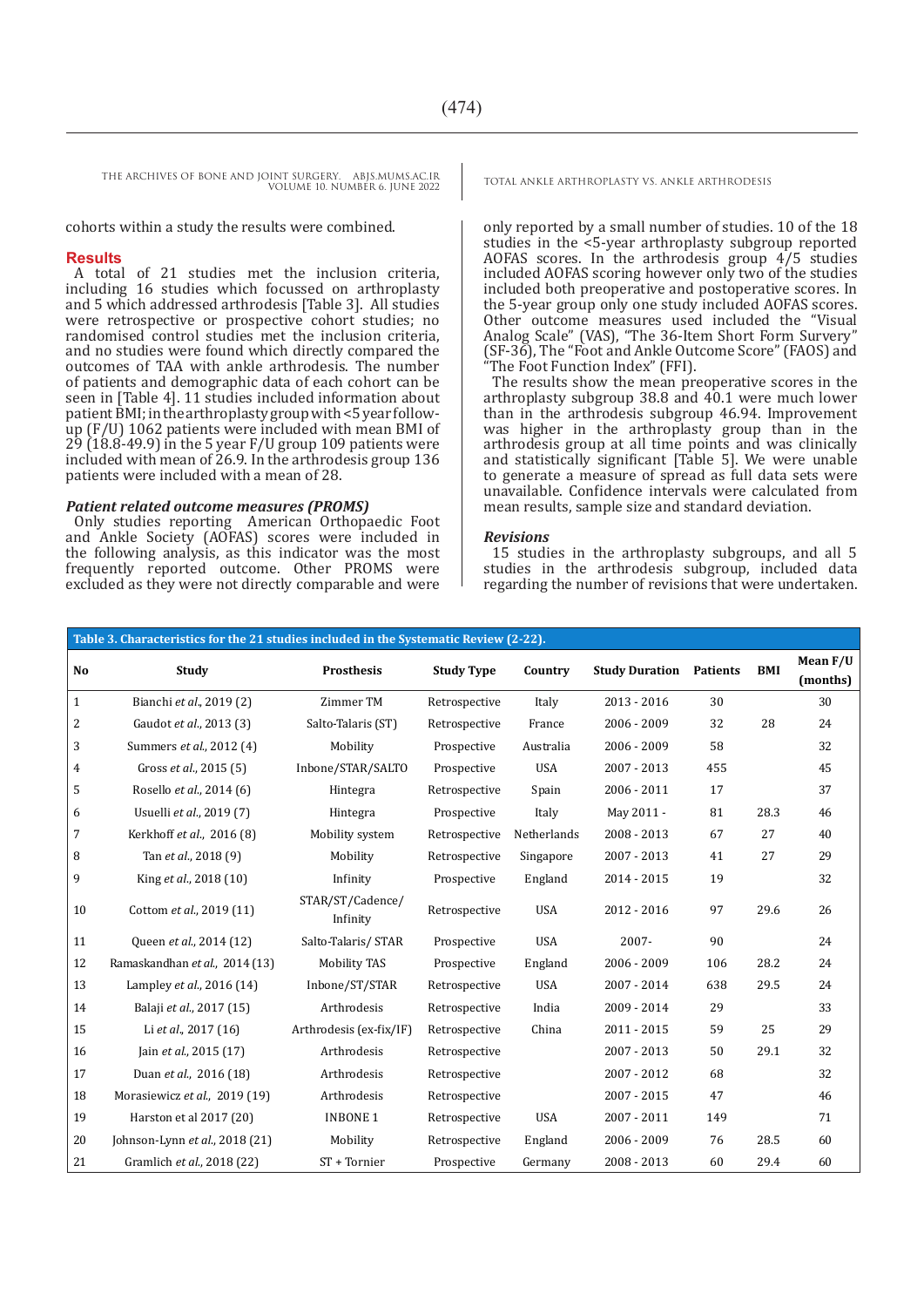| Table 4. Patient Demographic and follow-up length (F/U, follow-up) |                     |             |                    |  |  |  |
|--------------------------------------------------------------------|---------------------|-------------|--------------------|--|--|--|
|                                                                    | <b>Arthroplasty</b> |             |                    |  |  |  |
|                                                                    | $<$ 5 Year F/U      | >5 year F/U | <b>Arthrodesis</b> |  |  |  |
| No. of patients                                                    | 1731                | 285         | 253                |  |  |  |
| Mean patient age (range)                                           | 62.1 (22-89)        | 61.8        | 52.6 (17-83)       |  |  |  |
| Male: Female (%)                                                   | 49:51               | 64:36       | 62:38              |  |  |  |
| Mean F/U time (months)                                             | 31.9                | 65.6        | 34                 |  |  |  |

| Table 5. Studies including patient reported outcome measures (PROMS). F/U, follow-up |                                                            |                    |                      |                                    |  |  |  |
|--------------------------------------------------------------------------------------|------------------------------------------------------------|--------------------|----------------------|------------------------------------|--|--|--|
|                                                                                      | <b>American Orthopaedic Foot and Ankle Society (AOFAS)</b> |                    |                      |                                    |  |  |  |
|                                                                                      | Arthroplasty <5 year                                       | <b>Arthrodesis</b> | Arthroplasty >5 year | Arthroplasty <5 year 1<br>excluded |  |  |  |
| <b>Studies</b>                                                                       | 10                                                         | 4                  |                      | 9                                  |  |  |  |
| <b>Patient Number</b>                                                                | 1548                                                       | 206                | 149                  | 910                                |  |  |  |
| Mean F/U time months)                                                                | 31.9                                                       | 31.2               | 71                   | 37.5                               |  |  |  |
| <b>Average Pre-op score</b>                                                          | 38.8                                                       | 46.9               | 40.1                 | 37.3                               |  |  |  |
| Average post-op score                                                                | 78.6                                                       | 80.8               | 76.2                 | 78.2                               |  |  |  |

Note, two of the three 5+year studies have some patients in common with the <5-year group.

The total number of revisions undertaken in each subgroup can be found in [Table 6]. No statistically significant difference in the number of revisions was found between the <5-year arthroplasty subgroup and the arthrodesis group (OR: 1.0467; 95% CI: 051 – 2.13). No comparison has been made between the >5-year subgroup and the arthrodesis group, due to the longer follow-up period (which is likely to increase the number of revisions undertaken irrespective of the operative intervention). Indications for revision are displayed in [Table 7].

#### *Re-operation*

11 studies in the arthroplasty subgroups, and all 5 studies in the arthrodesis subgroup, included data regarding the number of re-operations that were undertaken. Note, two of the three 5+year studies included patient data from the <5-year group. The total number of reoperations undertaken in each subgroup can be found in [Table 8]. The <5-year arthroplasty group had a 2.5 times higher rate of re-operation when compared to the arthrodesis group (OR: 2.57; 95% CI: 1.43 – 4.62). The most common reason for re-operation was pain/impingement [Table 9]. No comparison has been made between the >5-year subgroup and the arthrodesis group, due to the longer follow-up period (which is likely to increase the number of reoperations undertaken irrespective of the operative intervention).

#### *Complications*

8 studies in the arthroplasty subgroups, and all 5 studies in the arthrodesis subgroup, included data regarding the number of complications this can be seen [Table 10]. Only one study in the >5 years subgroup included complication data (please note, this study included patient data from the <5-year group). The total number of medical complications in each subgroup can be found in [Table 11].

The <5-year arthroplasty group was found to have nearly half as many (60%) documented complications

| Table 6. Studies looking at revision rates (F/U, follow-up; CI, confidence interval) |                       |                                      |                            |                                              |  |  |  |  |
|--------------------------------------------------------------------------------------|-----------------------|--------------------------------------|----------------------------|----------------------------------------------|--|--|--|--|
|                                                                                      | Arthroplasty <5 years | <b>Arthrodesis</b>                   | Arthroplasty > 5 years     | Arthroplasty <5 years<br>excluding 2 Studies |  |  |  |  |
| Total patient numbers                                                                | 1641                  | 253                                  | 285                        | 897                                          |  |  |  |  |
| Mean age                                                                             | 62.2 (22-89)          | 52.6 (17-83)                         | 61.8 (30-87)               | 62.1 (22-88)                                 |  |  |  |  |
| Mean F/U time (Months)                                                               | 32.4                  | 34.0                                 | 65.6                       | 39.2                                         |  |  |  |  |
| <b>Revision</b>                                                                      | 61 (3.7% CI 2.8-4.75) | $9(3.5\% \text{ CI } 1.64 - 6.65\%)$ | 29 (10.1% CI 6.92 - 14.3%) | 40 (4.4% CI 3.2 - 6.0%)                      |  |  |  |  |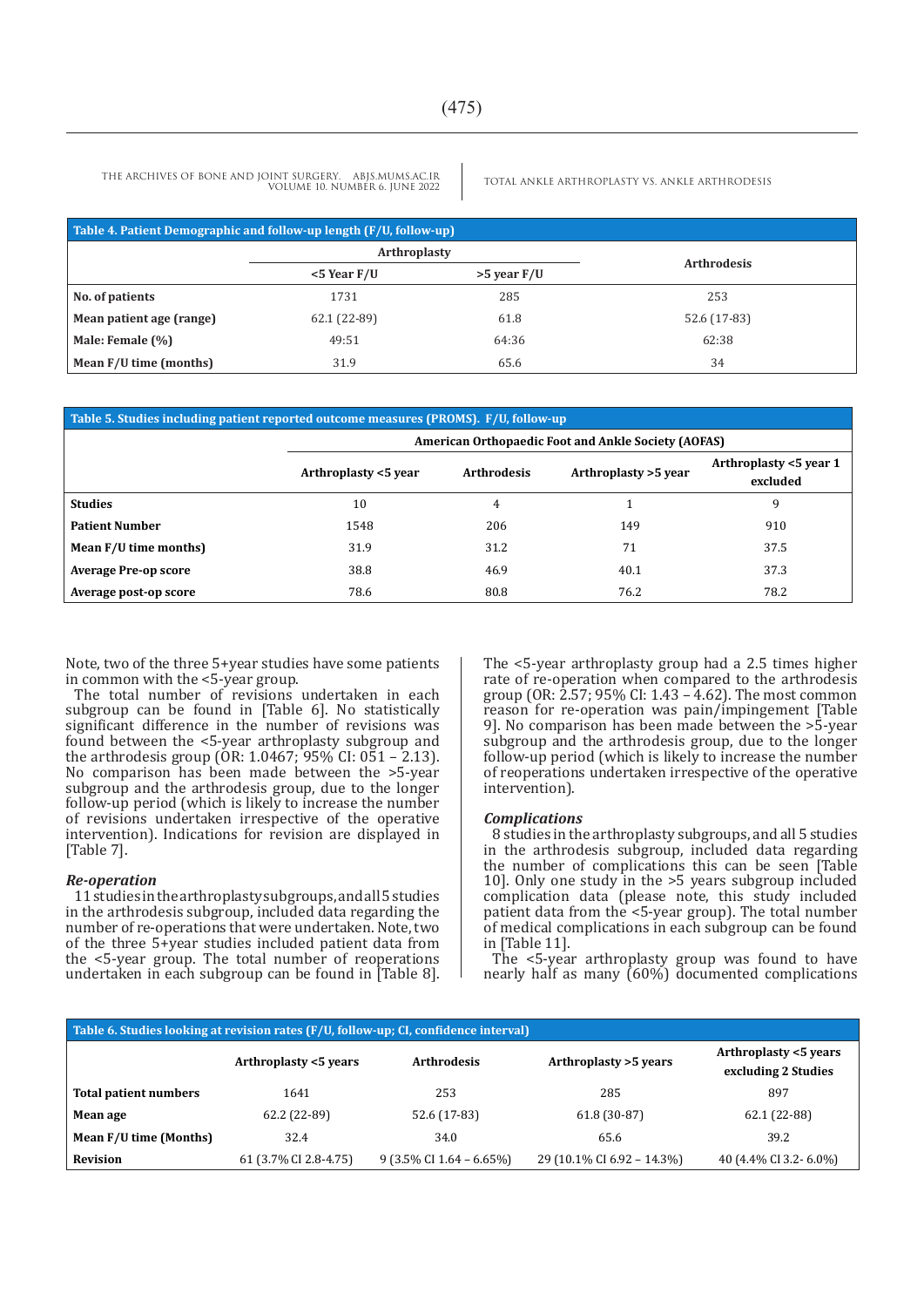| Table 7. Reasons for Revision |                |                       |              |                    |   |
|-------------------------------|----------------|-----------------------|--------------|--------------------|---|
| Arthroplasty <5 years         |                | Arthroplasty >5 years |              | <b>Arthrodesis</b> |   |
| <b>Aseptic Loosening</b>      | 16             | Aseptic Loosening     | 8            | Non-Union          | 9 |
| <b>Hindfoot Deformity</b>     |                | Instability           | 2            |                    |   |
| Infection                     | 20             | Osteonecrosis         | 5            |                    |   |
| <b>Non-Union</b>              |                | Pain                  | $\mathbf{1}$ |                    |   |
| <b>Osteonecrosis</b>          | 5              | Trauma                | 1            |                    |   |
| Pain                          | 8              | Unknown               | 11           |                    |   |
| <b>Skin Irritation</b>        | $\overline{c}$ | Total                 | 28           |                    |   |
| Trauma                        |                |                       |              |                    |   |
| <b>Unknown</b>                | 7              |                       |              |                    |   |
| <b>Total</b>                  | 61             |                       |              |                    |   |

| Table 8. Studies looking at re-operations. F/U, follow-up |                      |                    |                        |                                               |  |  |  |
|-----------------------------------------------------------|----------------------|--------------------|------------------------|-----------------------------------------------|--|--|--|
|                                                           | Arthroplasty <5 year | <b>Arthrodesis</b> | Arthroplasty > 5 years | Arthroplasty <5 years ex-<br>cluded 2 Studies |  |  |  |
| Total patient numbers                                     | 1032                 | 253                | 285                    | 288                                           |  |  |  |
| Mean age                                                  | 62.8 (22-89)         | 52.6 (17-83)       | $61.8(30-87)$          | 64.3                                          |  |  |  |
| Average F/U                                               | 26.2                 | 37.8               | 65.5                   | 32.0                                          |  |  |  |
| Re-operation                                              | 126 (12.2%)          | 13 (5.1%)          | 47 (16.5%)             | 33 (11.5%)                                    |  |  |  |

| Table 9. Reasons for re-operation |               |                             |                        |                             |                    |  |
|-----------------------------------|---------------|-----------------------------|------------------------|-----------------------------|--------------------|--|
| Arthroplasty <5 year              |               |                             | Arthroplasty > 5 years |                             | <b>Arthrodesis</b> |  |
| <b>Indication/Procedure</b>       | <b>Number</b> | <b>Indication/Procedure</b> | <b>Number</b>          | <b>Indication/Procedure</b> | <b>Number</b>      |  |
| <b>Bone cyst</b>                  | 9             | Bone cyst                   | 4                      | Infection/Wound Breakdown   | 6                  |  |
| Fracture                          | 5             | Fracture                    |                        | Removal Metal               | 6                  |  |
| <b>Infection/Wound Breakdown</b>  | 27            | Infection                   |                        | Subtalar Arthrodesis        |                    |  |
| Instability                       |               | Malalignment                | 4                      |                             |                    |  |
| Pain + Exchange                   |               | Pain/Impingement            | 20                     |                             |                    |  |
| Pain/Impingement                  | 111           | Subtalar arthrodesis        |                        |                             |                    |  |
| Poly liner exchange               | 5             | Unknown                     | 14                     |                             |                    |  |
| Subtalar arthrodesis              | 4             |                             |                        |                             |                    |  |
| Subsidence                        |               |                             |                        |                             |                    |  |

| Table 10. Studies looking at complications. F/U, follow-up; CI, confidence interval |                         |                         |                                             |                                   |  |  |  |  |
|-------------------------------------------------------------------------------------|-------------------------|-------------------------|---------------------------------------------|-----------------------------------|--|--|--|--|
|                                                                                     | Arthroplasty <5 year    | <b>Arthrodesis</b>      | Arthroplasty <5 years<br>excluded 1 Studies | Arthroplasty >5 years             |  |  |  |  |
| Total patient numbers                                                               | 475                     | 253                     | 369                                         | 76                                |  |  |  |  |
| Mean age                                                                            | 62.4 (22-89)            | 52.6 (17-83)            | 62.6                                        | 63 (32-80)                        |  |  |  |  |
| Average F/U                                                                         | 32.5                    | 37.8                    | 35                                          | 60                                |  |  |  |  |
| Complications                                                                       | 76 (16% CI 12.8 – 19.6) | 67 (26.5% CI 21 – 32.3) | 64 (17.3% 13.6 - 21.6)                      | $6(7.9\% \text{ CI } 3.0 - 16.4)$ |  |  |  |  |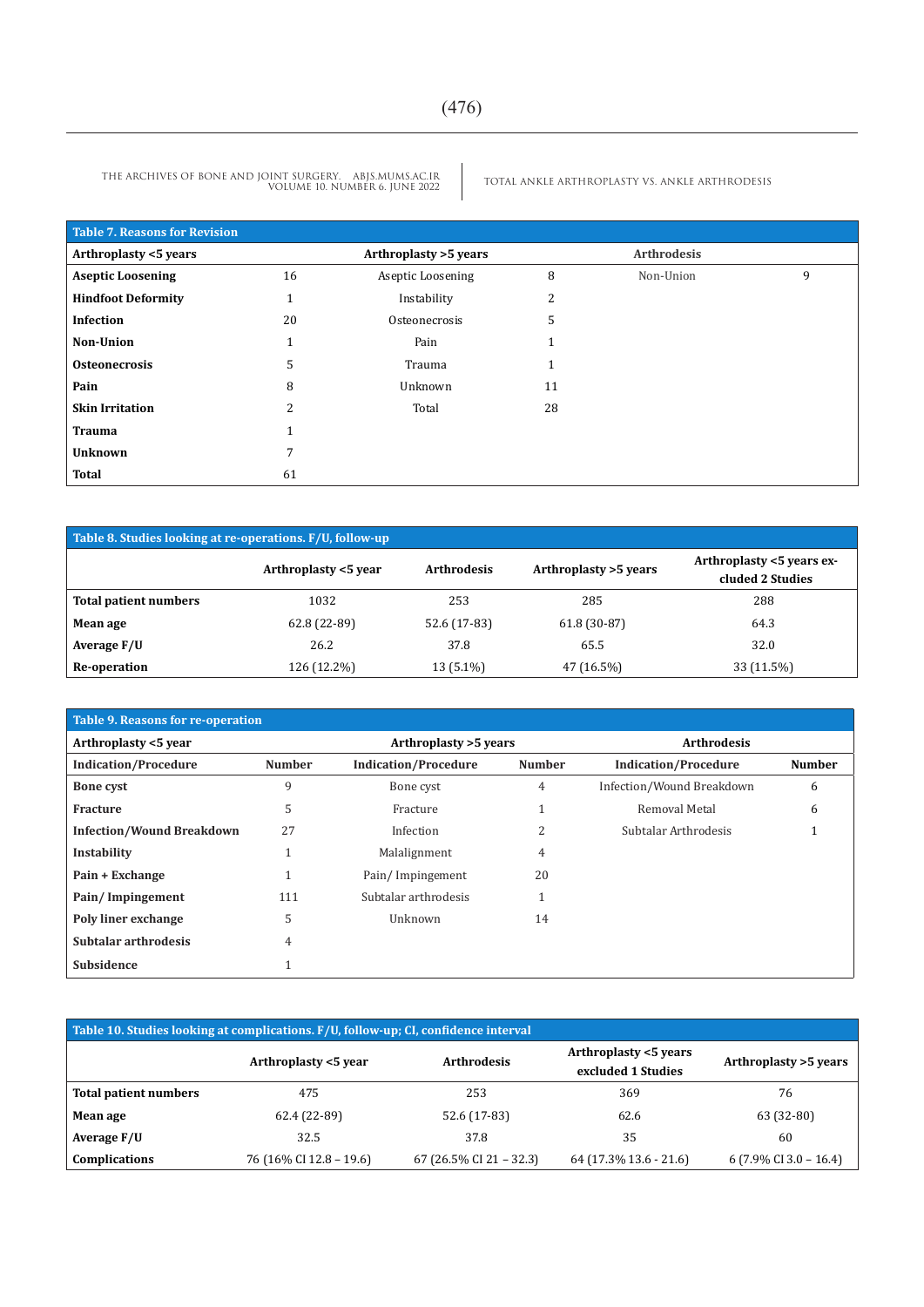| <b>Table 11. Documented complications</b> |               |                        |               |                             |               |  |  |
|-------------------------------------------|---------------|------------------------|---------------|-----------------------------|---------------|--|--|
| Arthroplasty <5 years                     |               | Arthroplasty > 5 years |               | <b>Arthrodesis</b>          |               |  |  |
| Complication                              | <b>Number</b> | Complication           | <b>Number</b> | Complication                | <b>Number</b> |  |  |
| <b>Fractures/Dislocation</b>              | 12            | Fractures/Dislocation  | 2             | Fractures/Dislocation       | $\bf{0}$      |  |  |
| Pain                                      | 37            | Pain                   |               | Pain                        | 27            |  |  |
| <b>Superficial Infection</b>              | 19            | Superficial Infection  | 3             | Superficial Wound Infection | 29            |  |  |
| Deep infection                            | 6             |                        |               | Deep Infection              | n.            |  |  |
| Non-unions                                |               |                        |               | Non-unions                  | 9             |  |  |
| Total                                     | 76            |                        |               |                             |               |  |  |

when compared with the arthrodesis subgroup (OR: 0.53; 95% CI: 0.37 – 0.77). The most frequently documented complications in both subgroups were pain and superficial infection. No comparison has been made between the >5-year subgroup and the arthrodesis group, due to the longer follow-up period.

The rate of non-union at 2 years in the arthrodesis group was found to be 3.6%.

#### **Discussion**

End-stage ankle osteoarthritis is a disabling condition with limited treatment options. Despite the development of new and "improved" ankle arthroplasty devices, our study shows that there is a considerable lack of recent high-quality research comparing the outcomes of these newer ankle arthroplasty's with ankle arthrodesis. Much of the clinical evidence used today is based on studies done over 30 years ago. An example of one such study is a recent systematic review performed by Lawton et al 2017 (23). Which despite including studies published after 2006, included patients operated on in 1993. By including patients from so long ago it does not account for development of newer prosthesis and therefore possible improvement in outcomes.

Our data showed similar postoperative PROMS at 2 years between the arthroplasty and arthrodesis groups at 78.8 and to 80.1 respectively. This compares similarly to Haddad et al 2007 who reported postoperative scores of 78.2 and 75.6 (1). Notably, although the mean patient reported outcome was slightly higher in the arthrodesis subgroup, the improvement in outcomes post-operatively was higher in the arthroplasty group, a fact that has not been noted by other studies, including Haddad et al (1). Due to the non-standardised use of a single patient reported outcomes measure in foot and ankle surgery it is difficult to compare studies. Our results showed that AOFAS scoring was by far the most popular PROMS used with other measures including VAS, SF-36, FAOS, FFI but with only a small number of studies using each it was not possible to fairly compare the studies. The use of AOFAS scoring was recently highlighted by Lakey and Hunt 2019 who stated clinicians should not be overly reliant on AOFAS scores due to its poor validity (24). AOFAS released a statement in 2018 stating they no longer endorse its use and other measures such as the recently developed patient reported outcomes measurement information system (PROMIS) should be used instead (25). The use of the newer PROMIS scoring has been shown to be highly predictive in identifying patients who would or who wouldn't benefit from foot and ankle surgery (26). The use of these scores have the potential to improve the validity and consistency in measuring patient reported outcomes and determining who would be most likely to benefit from surgery in future years.

Given the baseline differences between the groups, we would like to mention that the improvement in PROMs was better in the arthroplasty group than in the arthrodesis group. Whilst the overall figure was similar the degree of improvement was better.

The rates of revision at 2 years remained similar between the two groups at 3.7% for arthroplasty group and 3.5% in the arthrodesis group. At just over 5 years the rate of revision in the arthroplasty group was 10.1% (6.9 – 14.3) which again compares similarly to Haddad et al who reported a revision rate of 7% (5.5-11.6) (1). Haddad study was a systematic review of the literature addressing the intermediate and long-term outcomes of interest in TAA and ankle arthrodesis. When reporting revision rates there were discrepancies between studies with some studies reporting all re-operations as revisions when other studies only included implant failure/ exchange as revision. This has previously been raised by Lieb et al 2015 who analysed joint registry data and highlighted that definitions of revisions differed from one registry to another (27).

Our results showed a significant increase in the number of re-operation required for patients undergoing ankle arthroplasty, with the primary reason being due to pain and impingement following surgery. The rate of re-operation at two years following ankle arthroplasty was 12.2% and was 2.5 times the rate when compared to arthrodesis 5.5%. This compares similarly to SooHoo et al 2007 who reported rates of 9% and 5% at 1 year (28). Complications were documented in 16% of patients with arthroplasty and 26.5% of patients undergoing arthrodesis. This compares similarly to results of Lawton et al who reported rates of 19.7% and 26.9% (23).

The main limitation of our study was that we were unable to directly compare the outcomes of patients undergoing TAA with patients undergoing arthrodesis. The study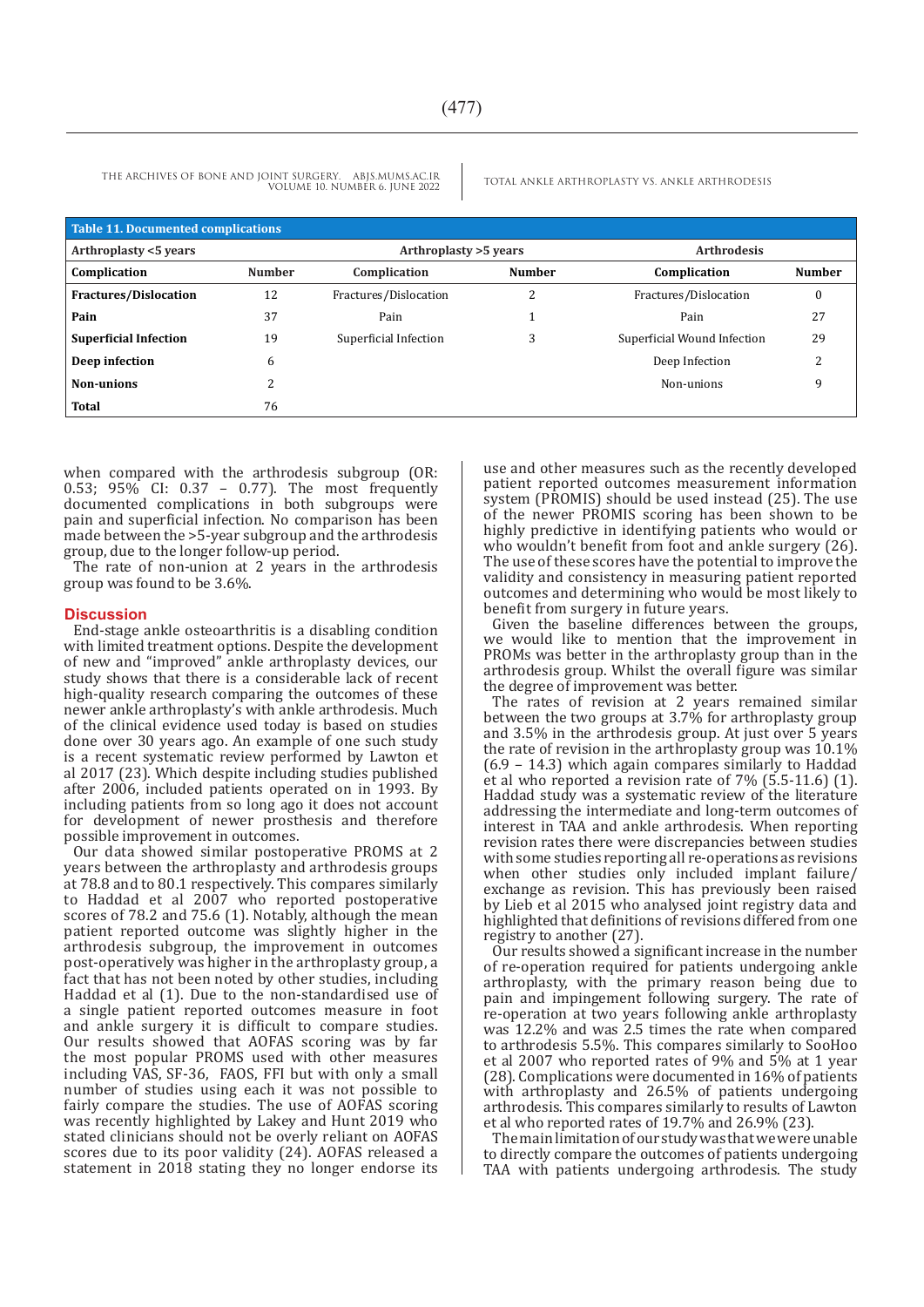> was also limited due to the lack of randomised control trials published in the literature. Due to limited number of studies looking at arthrodesis, all forms of arthrodesis were included open, closed and external fixation. There were also difficulties in determining the exact follow-up time for a patient in each study and when  $t^{\text{he}}$  outcomes were assessed, therefore the mean F/U time for each study was used. Finally it became apparent during our review that certain studies had used overlapping patient cohorts we have tried to account for this by performing a sensitivity analysis by excluding those cohorts from the 2 year F/U if some of those patients were again used in the 5 year follow-up data.

> We are currently aware of two multi-site RCTs comparing ankle arthroplasty vs ankle arthrodesis. "Comparing Ankle Fusion to Ankle Replacement" which was first registered in 2012 and due to complete in 2027 (29). The second RCT "Total ankle replacement versus ankle arthrodesis" (TARVA) first registered in 2014 and is due to finish in 2020 (30). These studies may finally provide the answers many clinicians have been searching for. Until then there remains no clear evidence as to which procedure is superior despite the recent advances in arthroplasty design.

> In June 2012 Schu et al compared the participation in sports and recreational activities in patients who underwent either ankle arthrodesis or TAA for end-stage osteoarthritis of the ankle (31). They found no significant difference between the groups concerning activity levels, participation in sports activities, UCLA (University of California at Los Angeles) and AOFAS score. After ankle arthrodesis the number of patients participating in sports decreased. However, this change was not statistically significant".

> Taking into account that our search did not include 2021 we would like to mention some important recent studies on the topic: In January 2021 Ross et al compared outcomes following ankle arthrodesis

versus TAA for primary ankle osteoarthritis using a large patient database (level III of evidence study) (32). The ankle arthrodesis cohort exhibited higher rates of postoperative joint complications in the short and medium-term, namely, subsequent fusions or osteotomies, periprosthetic fractures, and hardware removal. In March 2021 Sanders et al compared 3-dimensional foot and ankle kinetics and kinematics and determine the ankle power that is generated during level walking and stair ascent between TAA and ankle arthrodesis patients (level III of evidence study) (33). There were significant differences during level walking and stair ascent between patients with TAA and ankle arthrodesis. TAA patients generated greater peak plantarflexion power and sagittal motion within the foot and ankle compared to patients with an ankle arthrodesis.

Daniel T. Watts MRCS<sup>1</sup> Aliabbas Moosa BS<sup>2</sup> Zain Elahi MB BS<sup>3</sup> Antony J. R. Palmer MD MA DPhil FRCS<sup>4</sup> E. Carlos Rodriguez-Merchan MD PhD5 1 University of Oxford NHS Foundation Trust. Nuffield Orthopaedic Centre, Windmill Rd, Oxford, OX3 7LD, UK 2 University of Oxford NHS Foundation Trust, John Radcliffe Hospital, Headley Way, Headington, Oxford OX3 9DU, UK 3 Surrey and Sussex Healthcare NHS Trust, East Surrey Hospital, Canada Ave, Redhill RH1 5RH, UK

4 Nuffield Department of Orthopaedics, Rheumatology and Musculoskeletal Sciences, University of Oxford, Oxford, United Kingdom, OX3 7LD, UK

5 Department of Orthopaedic Surgery, La Paz University Hospital-IdiPaz, Madrid, Spain.

#### **References**

- 1. Haddad SL, Coetzee JC, Estok R, Fahrbach K, Banel D, Nalysnyk L. Intermediate and long-term outcomes of total ankle arthroplasty and ankle arthrodesis: A systematic review of the literature. J Bone Joint Surg Am. 2007;89(9):1899-905.
- 2. Bianchi A, Martinelli N, Hosseinzadeh M, Flore J, Minoli C, Malerba F, et al. Early clinical and radiological evaluation in patients with total ankle replacement performed by lateral approach and peroneal osteotomy. BMC Musculoskelet Disord. 2019;20(1):1-8.
- 3. Gaudot F, Colombier JA, Bonnin M, Judet T. A controlled, comparative study of a fixed-bearing versus mobile-bearing ankle arthroplasty. Foot Ankle Int. 35(2):131–40.
- 4. Summers JC, Bedi HS. Reoperation and patient satisfaction after the Mobility total ankle arthroplasty. ANZ J Surg. 2013;83(5):371–5.
- 5. Gross C, Erickson BJ, Adams SB, Parekh SG. Ankle arthrodesis after failed total ankle replacement: a systematic review of the literature. Foot Ankle Spec. 2015;8(2):143–51.
- 6. Rosello Anon A, Martinez Garrido I, Cervera Deval J, Herrero Mediavilla D, Sanchez Gonzalez M, Vicent Carsi V. Total ankle replacement in patients with endstage ankle osteoarthritis: Clinical results and kinetic gait analysis. Foot Ankle Surg. 2014;20(3):195–200.
- 7. Usuelli FG, Di Silvestri CA, D'Ambrosi R, Orenti A, Randelli F. Total ankle replacement: is pre-operative varus deformity a predictor of poor survival rate